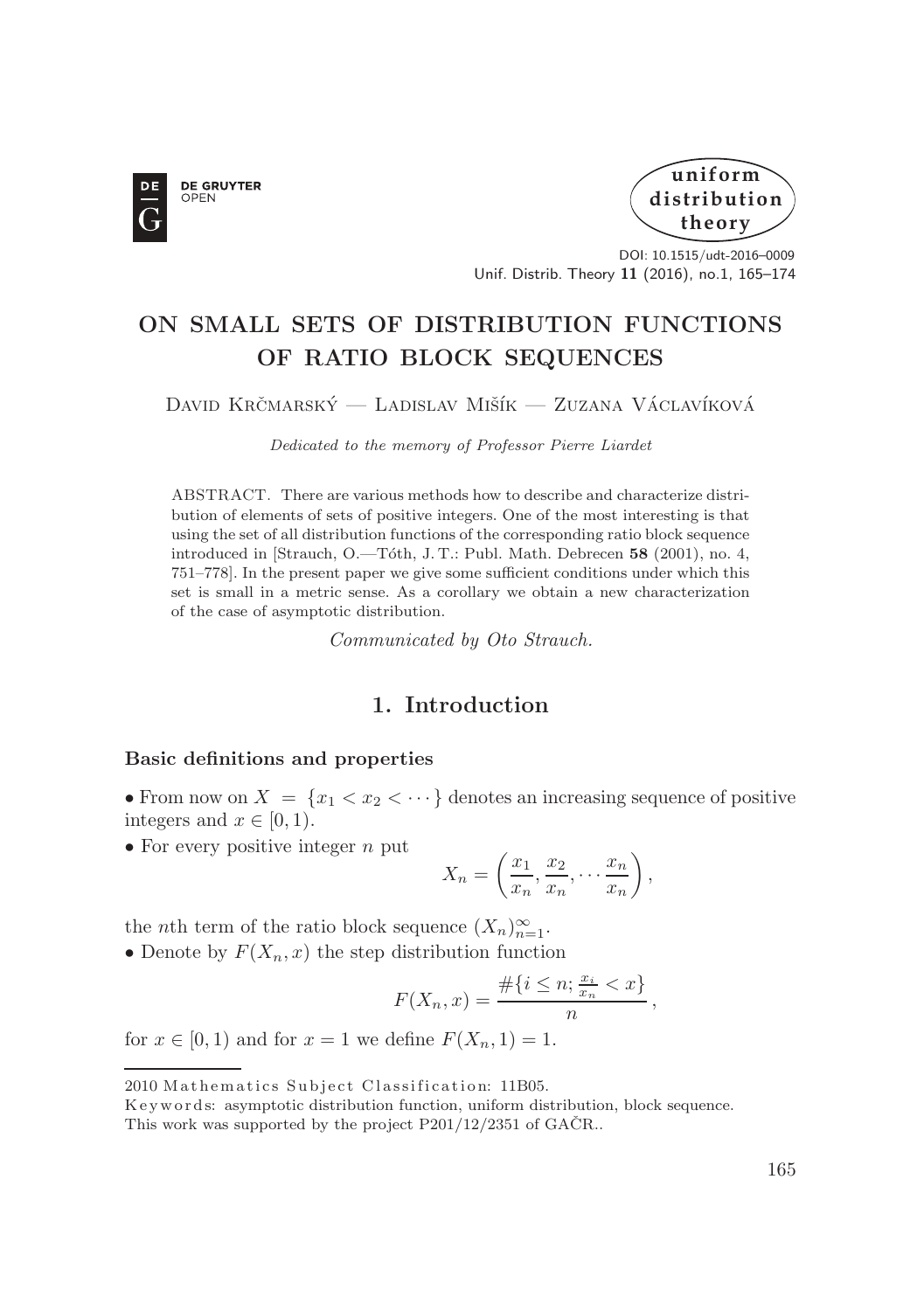#### DAVID KRČMARSKÝ – LADISLAV MIŠÍK – ZUZANA VÁCLAVÍKOVÁ

• Directly from the definition we obtain (see [\[ST\]](#page-9-0))

$$
F(X_m, x) = \frac{n}{m} F\left(X_n, x \frac{x_m}{x_n}\right)
$$
 (1)

for each  $m \leq n$  for every  $x \in [0, 1)$ .

• For any positive t denote by  $X(t)$  the counting function

$$
X(t) = \#\{n \in \mathbb{N}; x_n < t\}.
$$

The lower asymptotic density  $\underline{d}$  and the upper asymptotic density  $\overline{d}$  of  $X =$  ${x_1 < x_2 < \ldots}$   $\subset \mathbb{N}$  are defined as

$$
\underline{d}(X) = \liminf_{t \to \infty} \frac{X(t)}{t} = \liminf_{n \to \infty} \frac{n}{x_n},
$$

$$
\overline{d}(X) = \limsup_{t \to \infty} \frac{X(t)}{t} = \limsup_{n \to \infty} \frac{n}{x_n}.
$$

In the case when  $d(X) = \overline{d}(X)$  we speak about asymptotic density of X and denote this common value by  $d(X)$ .

• A non-decreasing function

$$
g: [0, 1] \to [0, 1],
$$
  $g(0) = 0, g(1) = 1$ 

is called distribution function (abbreviating  $d.f.$ ). We shall identify any two  $d.f.$ coinciding at common points of continuity. We will denote the set of all distribution functions by  $D$ . Let us note that  $D$  endowed with the metric

$$
\varrho(g_1, g_2) = \sqrt{\int_0^1 (g_1(x) - g_2(x))^2 dx}
$$

is a compact topological space [\[W\]](#page-9-1).

• A d.f.  $g(x)$  is a d.f. of the sequence of blocks  $(X_n)_{n=1}^{\infty}$  if there exists an increasing sequence  $n_1 < n_2 < \cdots$  of positive integers such that

$$
\lim_{k \to \infty} F(X_{n_k}, x) = g(x) \text{ a.e. on } [0, 1].
$$

This is equivalent to the weak convergence, i.e., the preceding limit holding for every point  $x \in [0,1]$  of continuity of  $g(x)$ , and it is also equivalent to the convergence with respect to the  $\mathcal{L}^2$  metric in  $\mathcal{D}$ .

• Denote by  $G(X_n)$  the set of all d.f.s of a ratio block sequence  $(X_n)$ . For a singleton  $G(X_n) = \{g(x)\}\$ , the d.f.  $g(x)$  is also called asymptotic d.f. (abbreviating a.d.f.) of  $(X_n)$ .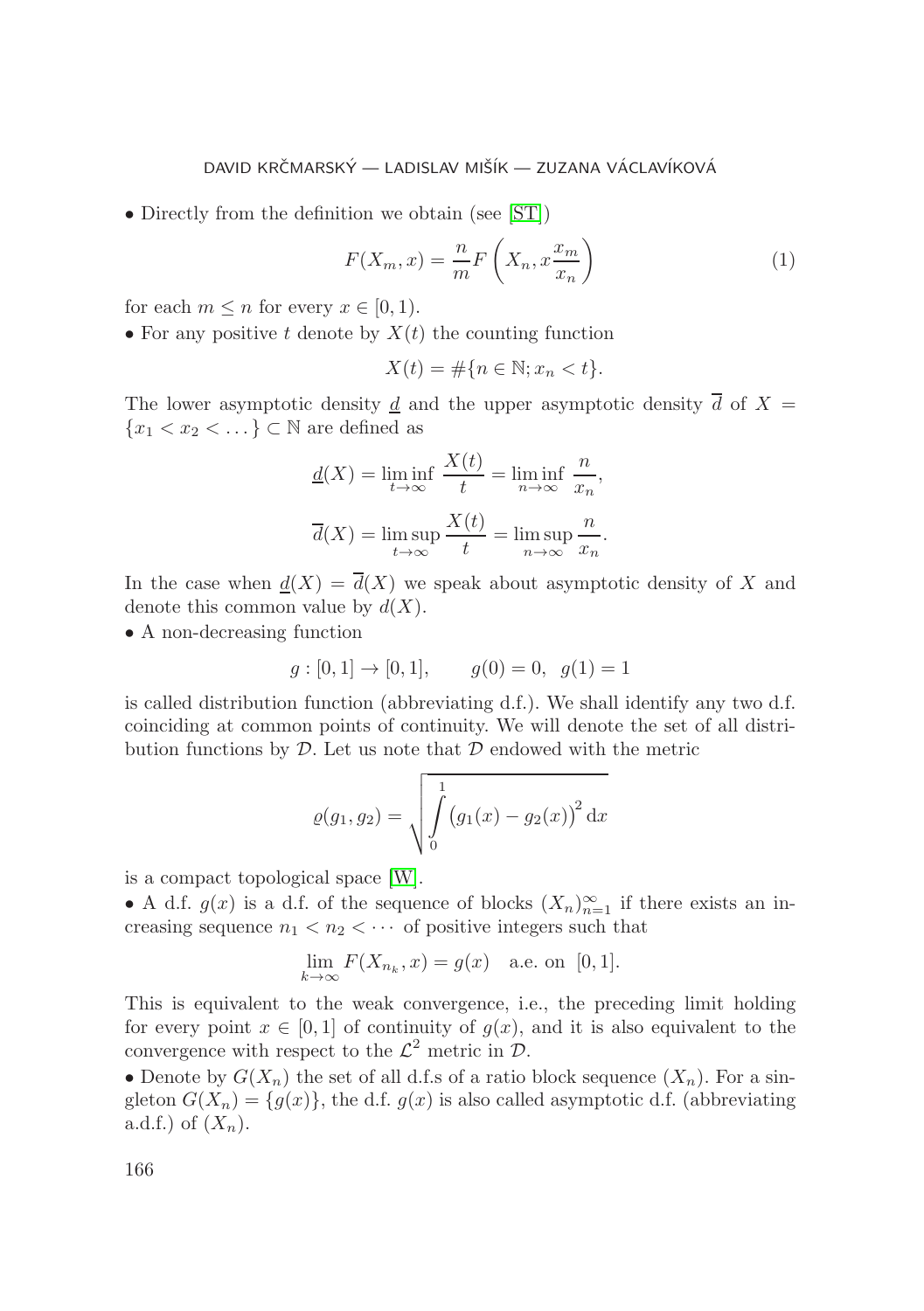• It is evident that every  $G(X_n)$  is nonempty, by compactness of  $\mathcal{D}$ , and closed, as a set of all limit points of a sequence in metric space. One of the most challenging open problem of theory of sets of distribution functions of ratio block sequences is that of characterization of all possible sets  $G(X_n)$ , see [\[SN\]](#page-9-2). It can be formulated as: given a nonempty closed subset  $H$  of  $D$ , decide if there exists a set  $X \subset \mathbb{N}$  such that  $G(X_n) = H$ . The simplest case, when  $G(X_n)$  is a singleton was characterized in [\[ST\]](#page-9-0). It was shown that the only possible singletons are of the form  $G(X_n) = \{x^{\lambda}\}\,$ , where  $\lambda \in [0,1]$  (here  $x^0$  means the distribution function identically equal to 1 for all  $x \in (0,1]$ ). In addition, the case  $\lambda = 0$ was completely characterized. The remaining cases for  $\lambda \in (0, 1]$  were character-ized in [\[FT\]](#page-8-0), where it is shown that for  $0 < \lambda \leq 1$  the equality  $G(X_n) = \{x^{\lambda}\}\$ happens if and only if

$$
\lim_{n \to \infty} \frac{x_{kn}}{x_n} = k^{\frac{1}{\lambda}}
$$
 holds for every  $k = 1, 2, ...$ 

For more information in the topic see [\[SP\]](#page-9-3), [\[ST\]](#page-9-0) and [\[GS\]](#page-8-1).

• In this paper, we will show that if there exists a function  $f \in G(X_n)$  and a sequence of indices  $(n_k)$  such that  $f = \lim_{k \to \infty} F(X_{n_k}, x)$  and  $(n_k)$  is large in some sense, then the set  $G(X_n)$ , as a subset of the metric space  $(D, \rho)$ , has a small diameter.

As corollaries of the general theorem we give several sufficient conditions under which the set  $G(X_n)$  is a singleton. We will show that if there exists a function  $f \in G(X_n)$  such that the set of indices  $n_k$  with  $f = \lim_{k \to \infty} F(X_{n_k}, x)$  is sufficiently large then necessarily  $G(X_n) = \{f\}$ . Usually the term "sufficiently large set" is related to asymptotic density. We will also use another kind of density, the so called gap density introduced in the paper [\[GV\]](#page-8-2). It is defined by

$$
\lambda(X) = \limsup_{n \to \infty} \frac{x_{n+1}}{x_n}
$$
, where  $X = \{x_1 < x_2, \ldots\} \subset \mathbb{N}$ .

## **2. Results**

<span id="page-2-0"></span>The following simple lemma plays the key role in our investigation.

**LEMMA 1.** Let  $m < n$  be positive integers. Then

$$
F(X_n, x) \ge \frac{m}{n} F(X_m, x)
$$
\n<sup>(2)</sup>

*for every*  $x \in [0, 1]$ *.* 

167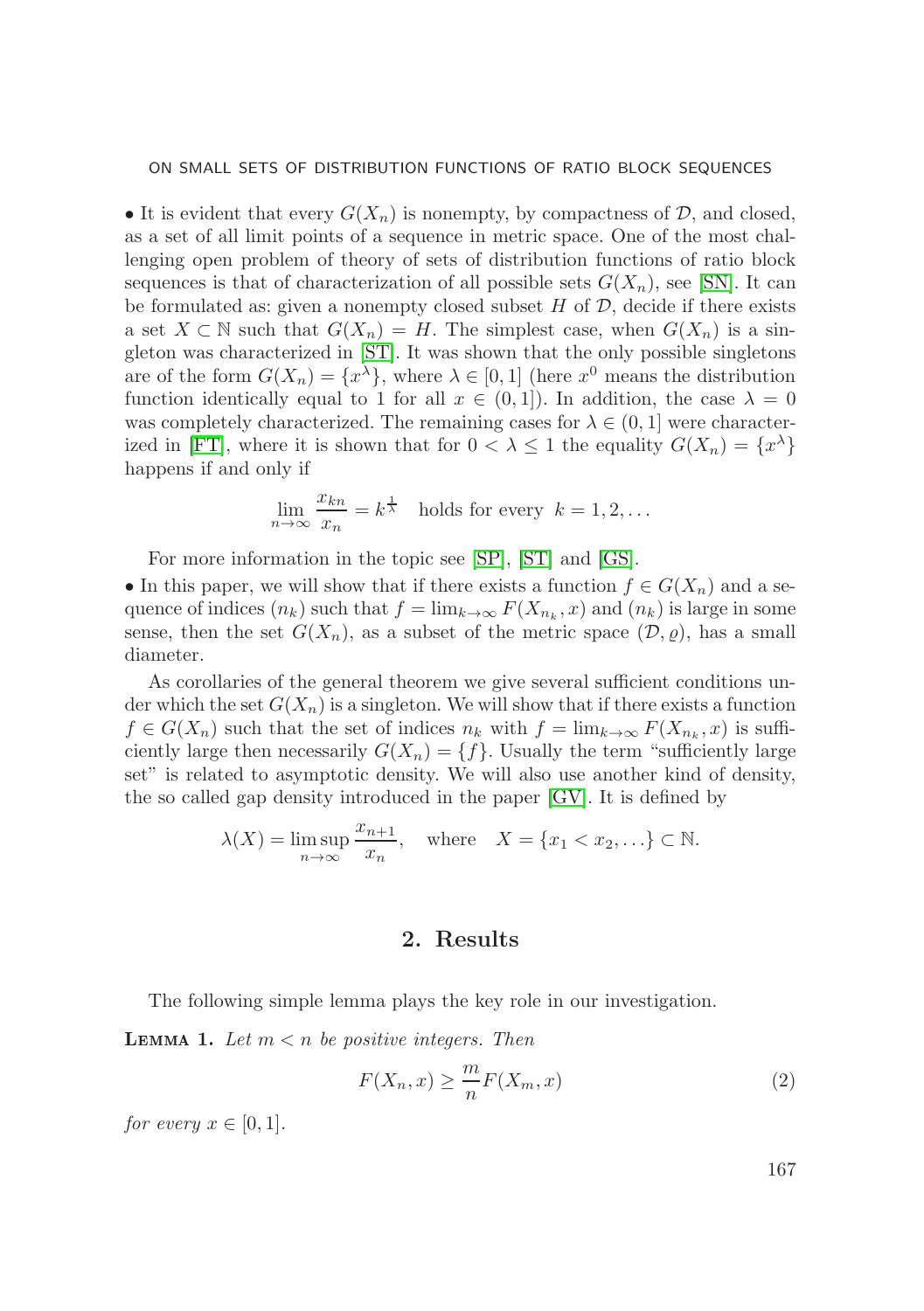#### DAVID KRČMARSKÝ – LADISLAV MIŠÍK – ZUZANA VÁCLAVÍKOVÁ

P r o o f. Let  $m < n$  be positive integers and  $x \in (0, 1)$ . Using the obvious inclusion

$$
\left\{ i \le m; \frac{x_i}{x_m} < x \right\} \subset \left\{ i \le n; \frac{x_i}{x_n} < x \right\}
$$

calculate

$$
F(X_n, x) = \frac{\#\{i \le n; \frac{x_i}{x_n} < x\}}{n} \ge \frac{\#\{i \le m; \frac{x_i}{x_m} < x\}}{m} \frac{m}{n} = \frac{m}{n} F(X_m, x).
$$

Recall that the diameter of a set A, a subset of a metric space  $(X, \varrho)$ , is defined by

$$
\text{diam } A = \sup \{ \varrho(a, a') \mid a, a' \in A \}.
$$

<span id="page-3-2"></span>Now we are prepared to formulate our general theorem.

**THEOREM 1.** Let  $X \subset \mathbb{N}$ ,  $f \in G(X_n)$  and let  $J = \{j_1 \prec j_2 \prec \ldots\} \subset \mathbb{N}$ *be such that*

$$
\lim_{j \in J} F(X_j, x) = f(x) \quad and \quad \lambda(J) < \infty.
$$

*Then*

<span id="page-3-3"></span>
$$
\operatorname{diam} G(X_n) \le \left(\lambda(J) - 1\right) \sqrt{\int_0^1 f^2(x) \, \mathrm{d}x}.\tag{3}
$$

P r o o f. Put  $\lambda = \lambda(J)$  and let g be any function belonging to  $G(X_n)$ . A simple compactness argument yields that there exist:

- numbers  $\alpha$  and  $\beta$  such that  $0 < \frac{1}{\lambda} \leq \alpha \leq \beta \leq 1$ ,
- a subsequence  $(u_k)$  of the sequence  $(j_n)$  and
- a sequence of positive integers  $(v_k)$  with  $u_k < v_k < u_{k+1}$  for all  $k \in \mathbb{N}$ suh that

<span id="page-3-1"></span>
$$
\lim_{k \to \infty} \frac{u_k}{u_{k+1}} = \alpha, \quad \lim_{k \to \infty} \frac{u_k}{v_k} = \beta \quad \text{and} \quad \lim_{k \to \infty} F(X_{v_k}, x) = g(x). \tag{4}
$$

Two applications of Lemma [1,](#page-2-0) the first one with  $m = u_k$ ,  $n = v_k$  and the next one with  $m = v_k$ ,  $n = u_{k+1}$ , yield

$$
F(X_{v_k}, x) \ge \frac{u_k}{v_k} F(X_{u_k}, x)
$$
 and  $F(X_{u_{k+1}}, x) \ge \frac{v_k}{u_{k+1}} F(X_{v_k}, x)$ ,

hence

<span id="page-3-0"></span>
$$
\frac{u_k}{v_k} F(X_{u_k}, x) \le F(X_{v_k}, x) \le \frac{u_{k+1}}{v_k} F(X_{u_{k+1}}, x) \text{ for all } x \in [0, 1]. \tag{5}
$$

168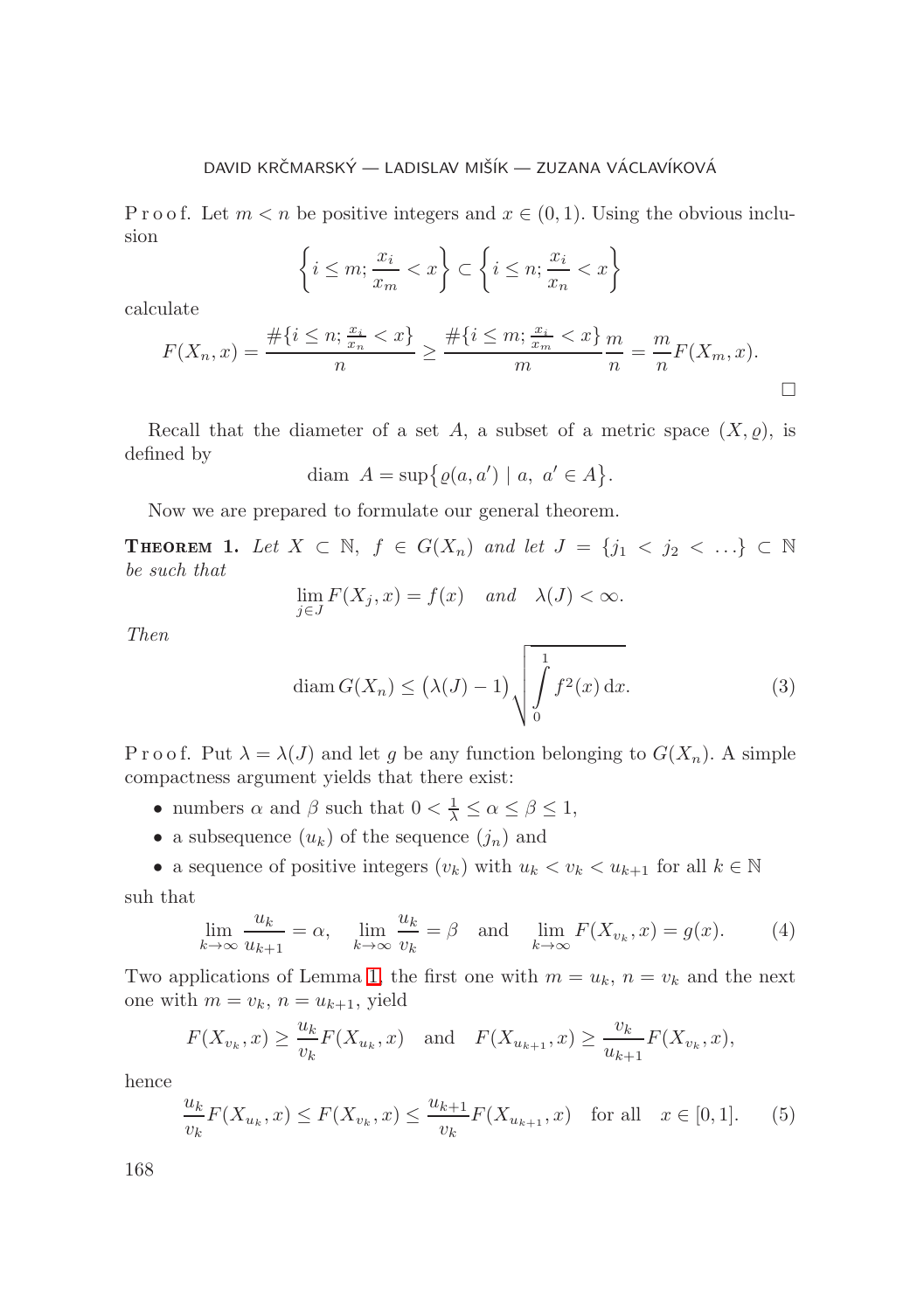#### ON SMALL SETS OF DISTRIBUTION FUNCTIONS OF RATIO BLOCK SEQUENCES

Taking a limit in  $(5)$ , by use of  $(4)$  we get

$$
\beta f(x) \le g(x) \le \frac{\beta}{\alpha} f(x) \quad \text{for all} \quad x \in [0, 1]. \tag{6}
$$

Consequently,

$$
\text{diam } G(X_n) = \sup \{ \varrho(g_1, g_2) \mid g_1, g_2 \in G(X_n) \} \le \varrho \left( \beta f(x), \frac{\beta}{\alpha} f(x) \right)
$$
\n
$$
= \sqrt{\int_0^1 \left( \frac{\beta}{\alpha} f(x) - \beta f(x) \right)^2 dx}
$$
\n
$$
= \sqrt{\left( \frac{\beta}{\alpha} - \beta \right) \int_0^1 f^2(x) dx} \le (\lambda - 1) \sqrt{\int_0^1 f^2(x) dx},
$$

where the last inequality follows from the fact that the function  $\left(\frac{t}{\alpha} - t\right)^2$  attains its maximum  $\left(\frac{1}{\alpha} - 1\right)^2 \le (\lambda - 1)^2$  in the interval  $t \in [\alpha, 1]$  at point  $t = 1$ .  $\Box$ 

It is evident, that the preceding theorem is valuable if either  $\lambda(J)$  is not too much greater than 1, or when the integral  $\int_0^1 f^2(x) dx$  is small <sup>1</sup>. Two extremal cases,  $\int_0^1 f^2(x) dx = 0$  and  $\lambda(J) = 1$  will be discussed in the rest of the paper.

First, let us suppose that  $\int_0^1 f^2(x) dx = 0$ . This means that  $f = c_1$ , where  $c_1$ is the distribution function with total jump at 1, i.e.,  $c_1(x) = 0$  for all  $x \in [0,1)$ . The following statement says that if  $c_1$  belongs to  $G(X_n)$ , then the corresponding subsequence of step distribution functions converging to  $c_1$  has arbitrary large gaps.

**PROPOSITION 1.** Let  $X \subset \mathbb{N}$  and  $J \subset \mathbb{N}$  be such that  $\lim_{j \in J} F(X_j, x) = c_1(x)$ . *Then*  $\lambda(J) = \infty$ *.* 

P r o o f. Suppose that  $\lambda(J) < \infty$ . Then, by Theorem [1,](#page-3-2) it would be that

$$
G(X_n) = \{c_1\}.
$$

But, by the result in [\[ST\]](#page-9-0) characterising all possible singletons  $G(X_n)$  and mentioned in the Introduction, this happens for no  $X \subset \mathbb{N}$ , a contradiction.  $\Box$ 

<span id="page-4-0"></span>The extremal case  $\lambda(J) = 1$  is presented by the next theorem.

<sup>1</sup>Another possible kind of application of the previous theorem can be the following one. Suppose that we know  $G(X_n)$ , i.e., also diam  $G(X_n)$  for some  $X \subset \mathbb{N}$ . Then the inequality [\(3\)](#page-3-3) provides a lower bound for  $\lambda(J)$  for arbitrary  $f(x) \in G(X_n)$ , in special cases also for  $f(x) = x$ .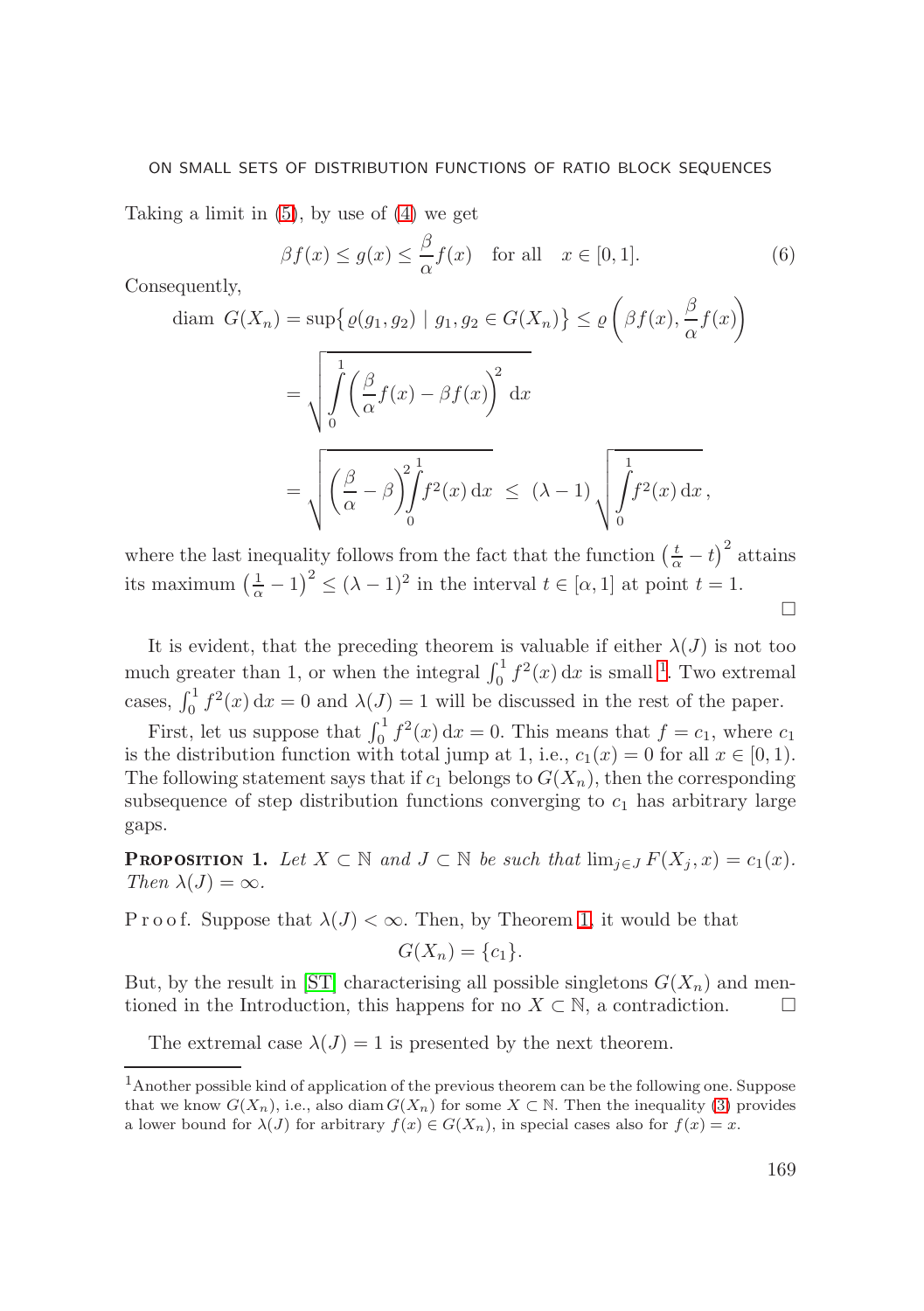**THEOREM 2.** Let  $X \subset \mathbb{N}$ . Then  $G(X_n) = \{f\}$  if and only if there exists a set J ⊂ N *such that*

$$
\lim_{j \in J} F(X_j, x) = f(x) \quad and \quad \lambda(J) = 1.
$$

P r o o f. The implication  $\Rightarrow$  is evident as  $\lim_{n\to\infty} F(X_n, x) = f(x)$ . The opposite implication follows from Theorem [1](#page-3-2) and the fact that for every subset A of a metric space diam  $A = 0$  if and only if A is a singleton.  $\Box$ 

**EXAMPLE 1.** Let  $k \in \mathbb{N}$  and suppose that there exists  $f \in G(X_n)$  such that  $\lim_{n\to\infty} F(X_{n^k},x)=f.$  Then  $G(X_n)=\{f\}.$ 

<span id="page-5-1"></span>**REMARK 1.** Roughly spoken, Theorem [2](#page-4-0) says that if there exists a distribution function in  $G(X_n)$  so that it is a limit along a "quite large and regular" set of indices, then  $G(X_n)$  is a singleton.

Now we will introduce two important special cases of the preceding theorem. For the first one we need the following definition. It was introduced by Pólya in [\[Po\]](#page-8-3) in a bit more general context.

**DEFINITION 1.** Let  $X \subset \mathbb{N}$ . The lower and upper Pólya densities of X are defined by

$$
\underline{p}(X) = \lim_{\delta \to 0^+} \liminf_{n \to \infty} \frac{\#(X \cap ((1 - \delta)n, n])}{\delta n}
$$

and

$$
\overline{p}(X) = \lim_{\delta \to 0^+} \limsup_{n \to \infty} \frac{\#(X \cap ((1 - \delta)n, n])}{\delta n},
$$

respectively.

<span id="page-5-0"></span>**REMARK 2.** It is known  $[Po]$  that for every set  $X$  of positive integers the following inequalities

$$
0 \le \underline{p}(X) \le \underline{d}(X) \le \overline{d}(X) \le \overline{p}(X) \le 1 \tag{7}
$$

hold. In addition, the equality  $\underline{d}(X) = \overline{d}(X)$  implies the equality  $p(X) = \overline{p}(X)$ .

**11** *Let*  $X \subset \mathbb{N}$  *be such that there exists a function*  $f \in G(X_n)$  *and a set*  $K ⊂ N$  *with*  $p(K) > 0$  *so that*  $\lim_{k \in K} F(X_k, x) = f$ *. Then*  $G(X_n) = \{f\}$ *.* 

P r o o f. Let  $K = \{k_1 < k_2 < \cdots\}$ . By Theorem [1](#page-3-2) it is sufficient to prove that  $\lim_{n\to\infty}\frac{k_{n+1}}{k_n}=1$ . Suppose the contrary, i.e.,  $\limsup_{n\to\infty}\frac{k_{n+1}}{k_n}=h>1$ . Choose any  $q \in (\frac{1}{h}, 1)$ . Then there exists an increasing sequence  $(n_m)$  of positive integers such that  $\frac{k_{n_m-1}}{k_{n_m}} < q$ . Put  $\delta = 1 - q$  and notice that  $K \cap ((1 - \delta)k_{n_m}, k_{n_m}] = \emptyset$ for every  $m \in \mathbb{N}$ , contradicting  $p(K) > 0$ .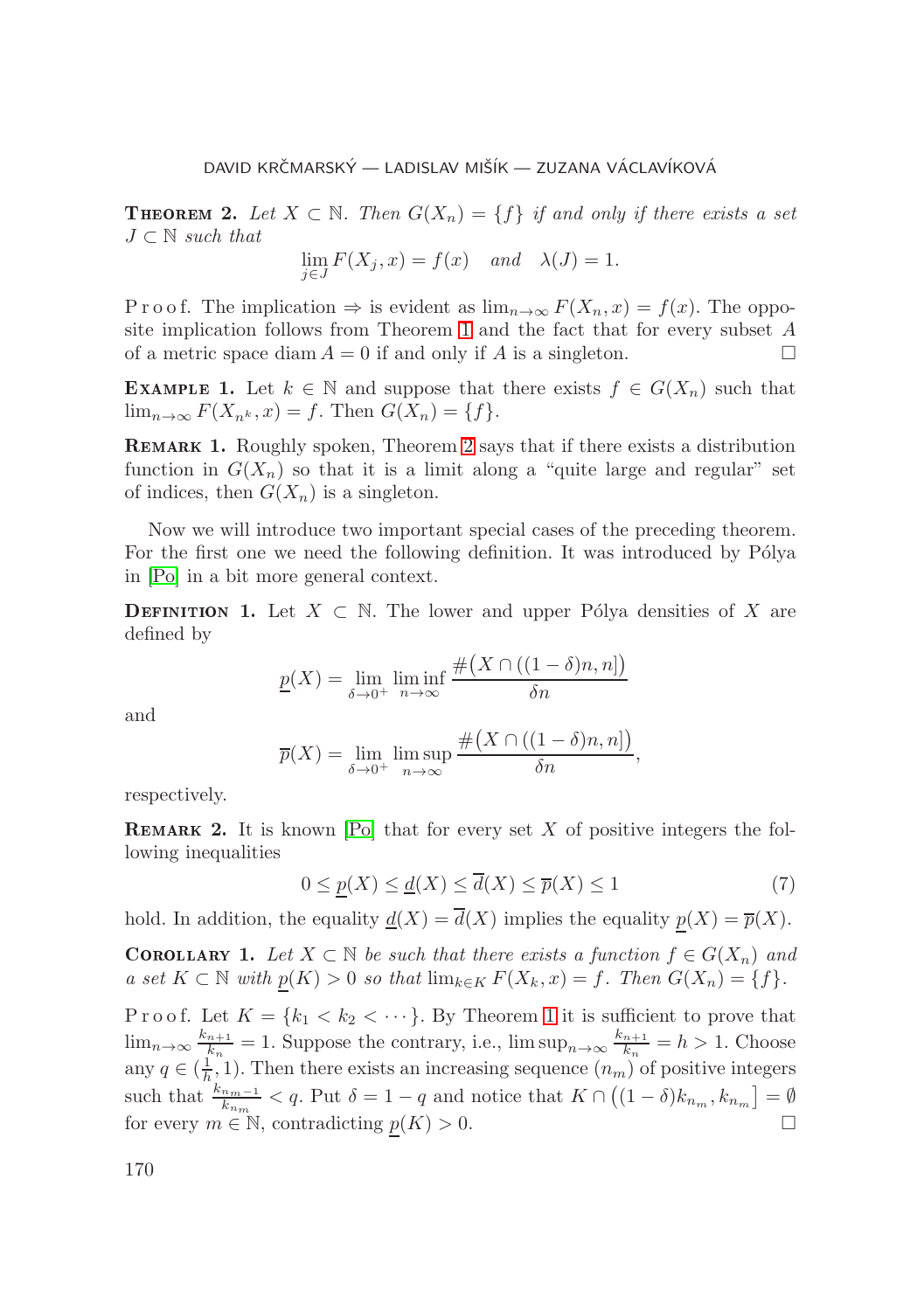#### ON SMALL SETS OF DISTRIBUTION FUNCTIONS OF RATIO BLOCK SEQUENCES

The next statement follows from the previous one and the last sentence in Remark [2.](#page-5-0)

**22** *Let*  $X \subset \mathbb{N}$  *be such that there exists a function*  $f \in G(X_n)$  *and a set*  $K ⊂ N$  *with*  $d(K) > 0$  *so that*  $\lim_{k \in K} F(X_k, x) = f$ . Then  $G(X_n) = \{f\}.$ 

In the previous corollary "quite large and regular" set of indices (see Remark [1\)](#page-5-1) means that it possesses a positive asymptotic density. One can wonder what happens if we lose a part of this information, i.e., the set of indices is either "quite large" or "quite regular". The first case is discussed in Example [2.](#page-6-0) In fact, it says that there are very large sets of indices, with respect to asymptotic densities, such that the convergence along them does not guarantee that  $G(X_n)$  is a singleton. To introduce the example we will need some notation and a simple lemma. For every  $\gamma \in [0,1]$  let us denote by  $h_{\gamma}$  the distribution function such that  $h_{\gamma}(x) = \gamma$  for all  $x \in (0, 1)$ .

<span id="page-6-2"></span>**LEMMA 2.** For every  $n \in \mathbb{N}$  let a finite sequence  $T_n = (t_1 < t_2 < \cdots < t_{k_n})$ *in* [0, 1] *be given and put*  $F_n(x) = \frac{\# \{i \leq k_n \mid t_i \leq x\}}{k_n}$ . Suppose that there exists a *sequence of non-negaitive integers*  $(m_n)$  *with*  $m_n \leq k_n$  *and such that* 

$$
t_{m_n} \to 0
$$
,  $t_{m_n+1} \to 1$  and  $\frac{m_n}{k_n} \to \gamma \in [0,1]$ .

*Then*  $F_n(x) \to h_\gamma(x)$  *for every*  $x \in [0,1]$ *.* 

P r o o f. The statement of lemma definitely holds for  $x = 0$  and  $x = 1$ , thus suppose that  $x \in (0, 1)$ . Then there exists  $n_0$  such that for all  $n > n_0$  inequalities  $t_{m_n} < x < t_{m_n+1}$  hold. Thus

$$
F_n(x) = \frac{\#\{i \le k_n \mid t_i < x\}}{k_n} = \frac{m_n}{k_n} \to \gamma.
$$

<span id="page-6-0"></span>**EXAMPLE 2.** For every  $\varepsilon \in (0,1)$  there exist sets  $X \subset \mathbb{N}$ ,  $K \subset \mathbb{N}$  such that

<span id="page-6-1"></span>
$$
\underline{d}(K) = 1 - \varepsilon, \qquad \overline{d}(K) = 1 \tag{8}
$$

and  $\lim_{k \in K} F(X_k, x) = h_1(x)$  for almost all  $x \in [0, 1]$ , but

$$
G(X_n) = \{h_\gamma \mid \gamma \in [1-\varepsilon, 1]\},\
$$

consequently diam  $G(X_n) = \varepsilon$ .

P r o o f. First put  $\eta = \frac{\varepsilon}{1-\varepsilon}$ , i.e.,  $\varepsilon = \frac{\eta}{1+\eta}$ . To construct the example set ∞

$$
J = \bigcup_{n=1} [n! + 2, (1+\eta)n!) \cap \mathbb{N} \text{ and } K = \mathbb{N} \setminus J.
$$

171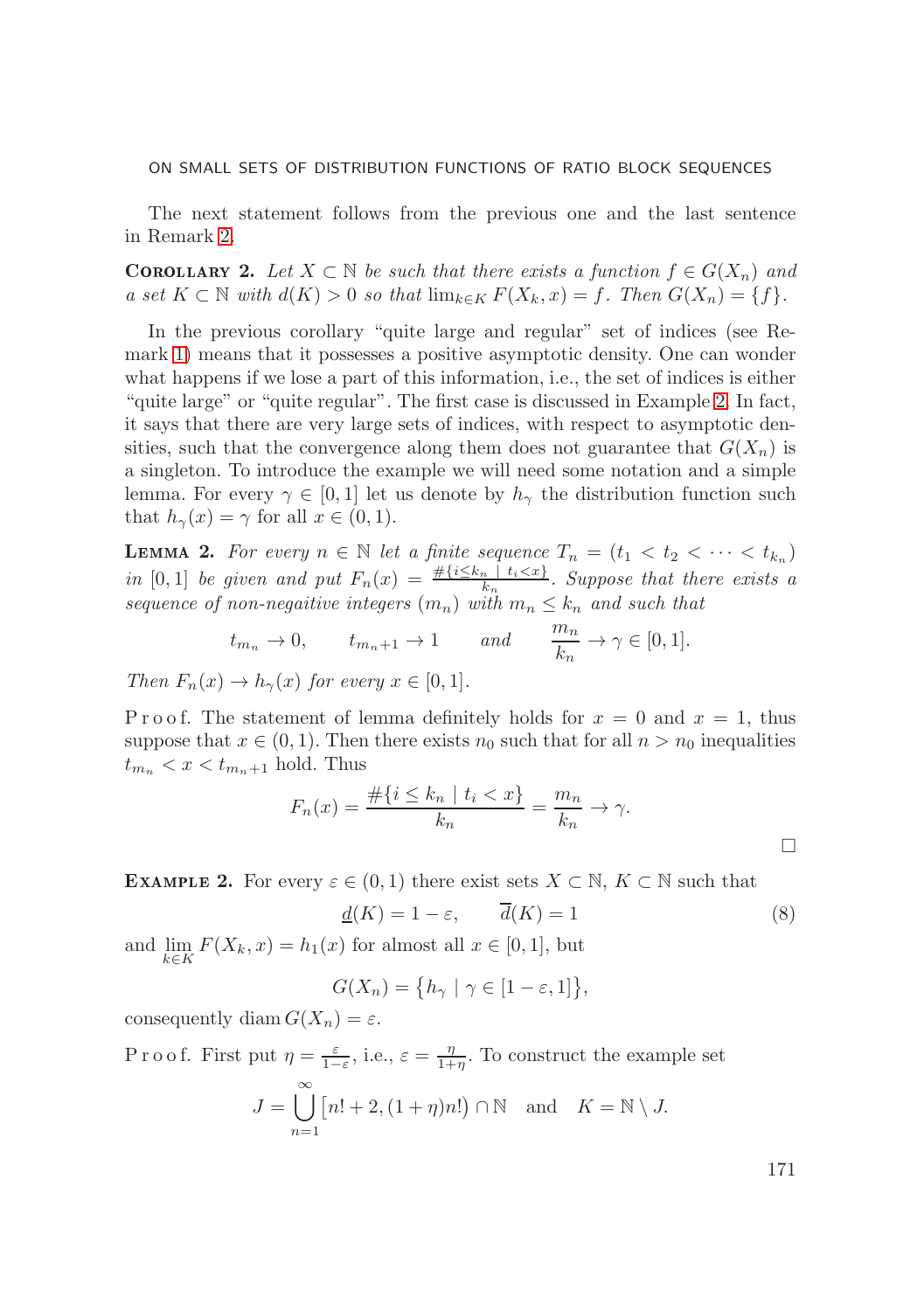#### DAVID KRČMARSKÝ – LADISLAV MIŠÍK – ZUZANA VÁCLAVÍKOVÁ

Then for every sufficiently large  $n$ 

$$
J((1 + \eta)n!) \approx \sum_{k=1}^{n} \eta k! = \eta \sum_{k=1}^{n} k! \approx \eta n!
$$

and consequently,

$$
\underline{d}(K) = 1 - \overline{d}(J) = 1 - \lim_{n \to \infty} \frac{\eta n!}{(1 + \eta)n!} = 1 - \frac{\eta}{1 + \eta} = 1 - \varepsilon.
$$

Similarly,

$$
\overline{d}(K) = \lim_{n \to \infty} \frac{K(n!)}{n!} = \lim_{n \to \infty} \frac{n! - \eta(n-1)!}{n!} = 1
$$

which verifies [\(8\)](#page-6-1). Now define

$$
x_k = k!
$$
 for all  $k \in K$ ,  $x_j = x_{j-1} + 1$  for all  $j \in J$ 

and let

$$
X = \{x_1, x_2, \ldots\}.
$$

Notice that

<span id="page-7-0"></span> $x_n \leq n!$  holds for every  $n \in \mathbb{N}$ . (9)

Now we show that

$$
\lim_{k \in K} F(X_k, x) = h_1(x) \quad \text{for all} \quad x \in [0, 1].
$$

Let  $(k_n)$  be an increasing sequence in K. Then, by [\(9\)](#page-7-0), for every n all terms of the block

$$
X_{k_n} = \left(\frac{x_1}{x_{k_n}}, \frac{x_2}{x_{k_n}}, \cdots, \frac{x_{k_n-1}}{x_{k_n}}, \frac{x_{k_n}}{x_{k_n}}\right),
$$

except the last one are less than or equal to  $\frac{x_{k_n-1}}{x_{k_n}} \leq \frac{(k_n-1)!}{(k_n)!} \leq \frac{1}{k_n} \to 0.$ Using Lemma [2](#page-6-2) with  $m_n = k_n - 1$ , giving  $\gamma = \lim_{n \to \infty} \frac{m_n}{k_n} = 1$  yields

$$
\lim_{k \in K} F(X_k, x) = h_1(x) \quad \text{for all} \quad x \in [0, 1].
$$

Now suppose that  $(j_n)$  is an increasing sequence in J such that there exists

$$
\lim_{n \to \infty} F(X_{j_n}, x) \text{ for almost all } x \in [0, 1].
$$

Then, passing to a suitable subsequence, if necessary, we can assume that there exists an increasing sequence of positive integers  $(k_n)$  such that

- (i)  $(k_n)! < j_n \leq (1 + \eta)(k_n)!$
- (ii)  $\lim_{n \to \infty} \frac{(k_n)!}{j_n} = \gamma \in \left[\frac{1}{1+\eta}, 1\right].$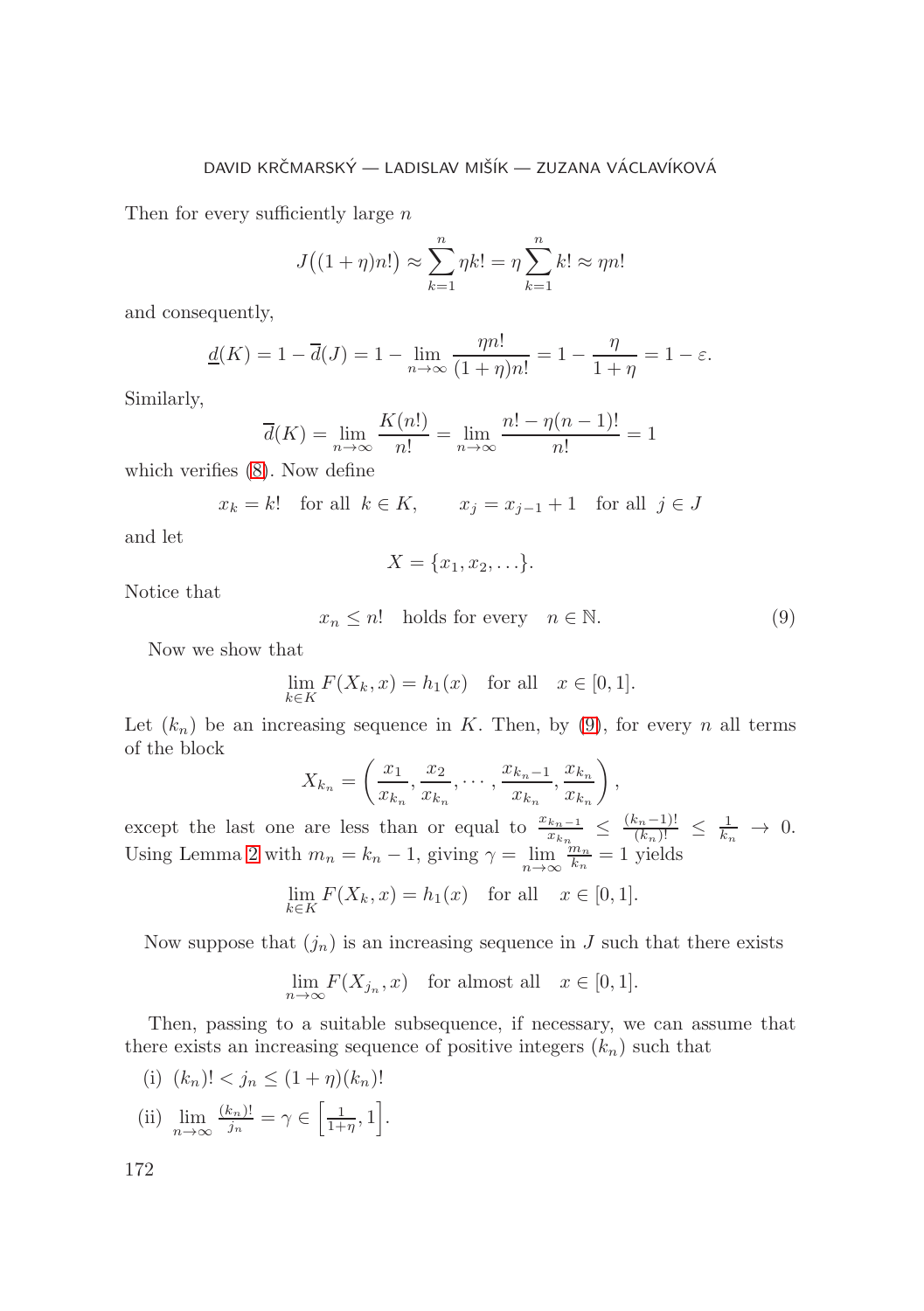#### ON SMALL SETS OF DISTRIBUTION FUNCTIONS OF RATIO BLOCK SEQUENCES

For simplicity put  $K_n = (k_n)!$  and look at the terms of

$$
X_{j_n} = \left(\frac{x_1}{x_{j_n}}, \cdots, \frac{x_{K_n}}{x_{j_n}}, \frac{x_{K_n+1}}{x_{j_n}}, \cdots, \frac{x_{j_n}}{x_{j_n}}\right).
$$

By definition of sets J and K, the elements  $K_n$  and  $K_n + 1$  belong to K, while  $K_n + 2 \in J$ . Consequently, for  $m \leq K_n$  we have

$$
\frac{x_m}{x_{j_n}} \le \frac{x_{K_n}}{x_{j_n}} \le \frac{(K_n)!}{(K_n+1)!} = \frac{1}{K_n+1} \to 0.
$$

On the other hand, for  $K_n < m \leq j_n$  and putting

$$
m - K_n - 1 = a
$$
,  $j_n - K_n - 1 = b$ ,

we have

$$
\frac{x_m}{x_{j_n}} = \frac{(K_n + 1)! + a}{(K_n + 1)! + b} \to 1
$$

as both  $a$  and  $b$  are less than or equal to

$$
\eta K_n = o((K_n)!).
$$

Now application of Lemma [2](#page-6-2) yields

$$
\lim_{n \to \infty} F(X_{j_n}, x) \to h_{\gamma}(x) \quad \text{for almost all} \quad x \in [0, 1].
$$

On the other hand, for each  $\gamma \in [\frac{1}{1+\eta}, 1]$  such a sequence  $(j_n)$  exists, it is sufficient to put  $j_n = \lfloor \frac{1}{\gamma} n! \rfloor$ . This proves

$$
G(X_n) = \{ h_{\gamma} \mid \gamma \in [1 - \varepsilon, 1] \} \text{ and } \text{diam } G(X_n) = \varepsilon. \Box
$$

In the context of the previous example, let us note that in [\[GS\]](#page-8-1) an example of an increasing sequence of positive integers  $x_n$ ,  $n = 1, 2, \ldots$  such that there is given

$$
G(x_n) = \{ h_{\alpha}(x); \ \alpha \in [0,1] \}.
$$

#### REFERENCES

- <span id="page-8-0"></span>[FT] FILIP, F.—TOTH, J. T.: ´ *Characterization of asymptotic distribution functions of ratio block sequences*, Periodica Mathematica Hungarica **60** (2010), no. 2, 115–126.
- <span id="page-8-1"></span>[GS] G: REKOS, G.—STRAUCH, O. *Distribution functions of ratio sequences, II*, Unif. Distrib. Theory **2** (2007), no. 1, 53–77.
- <span id="page-8-2"></span>[GV] GREKOS, G.—VOLKMANN, B.: *On densities and gaps*, Journal of Number Theory **26** (1987), 129–148.
- <span id="page-8-3"></span>[Po] POLYA, G.: ´ *Untersuchungen ¨uber L¨ucken und Singularit¨aten von Potenzreihen*, Math. Zeit. **29** (1929), 549–640.